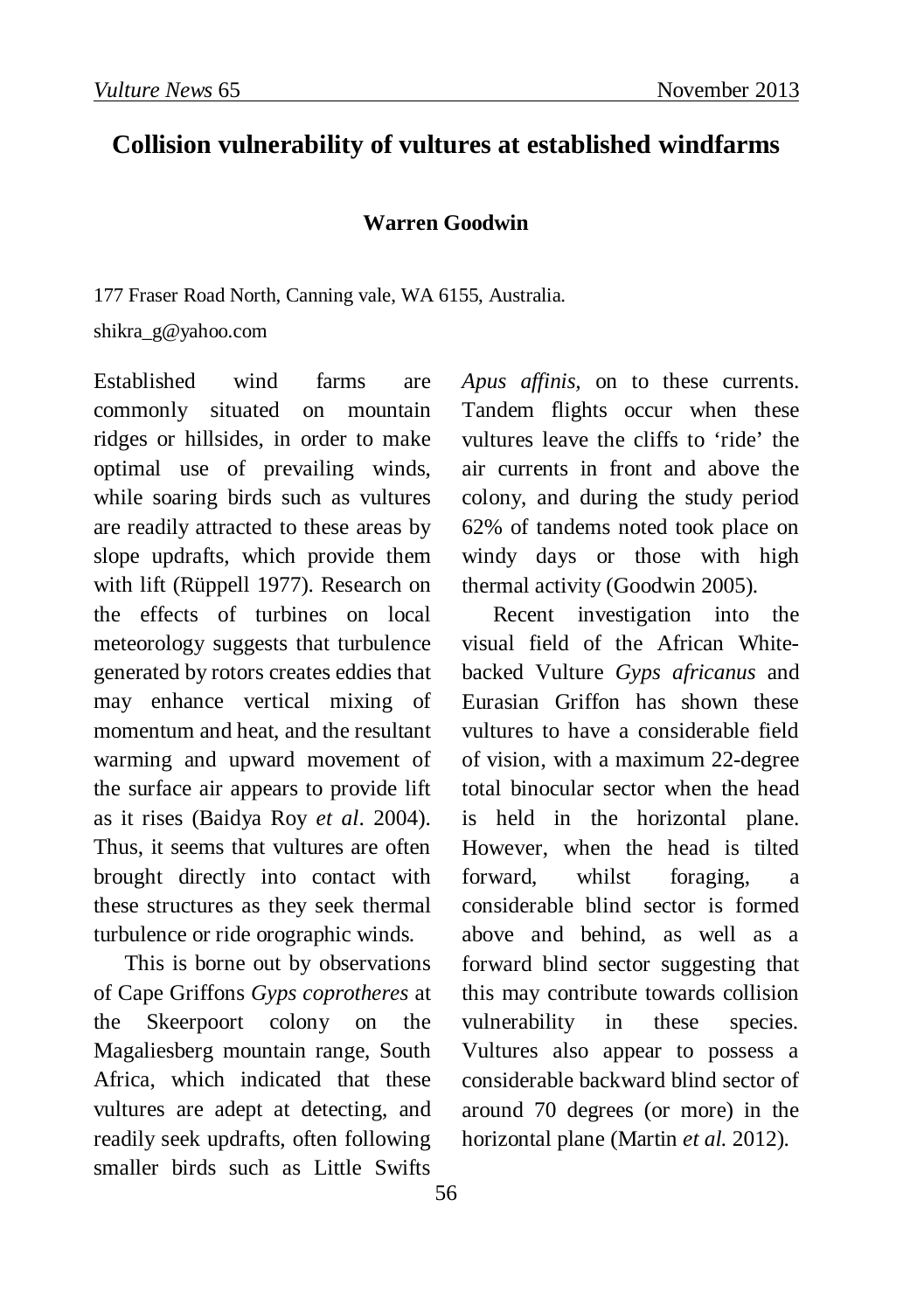Some brief video footage is available of a second year Eurasian Griffon being struck by a turbine blade at Lentas in the Asterousia Mountains of southern Crete (*www.epaw.org*). This can now be reviewed in light of the new findings on the visual fields of the two *Gyps* vultures studied.

The immature vulture appears to have been attracted to the turbulence (and resultant lift) caused by the turbine blades, and was struck on the wing as it circled just above (and between) the blade tips. When this footage was viewed by individual frame, it could clearly be seen that the bird was 'clipped' on the wing by the leading edge of a blade tip, as it exited the path of travel on a down

swing. Although this bird would almost certainly have seen the blades from other angles as it circled, it appears as though the blade was momentarily in the rear, or overhead, blind sector of the bird as it passed. In this case, it is obvious that the bird would have been unable to take evasive action.

Possible mitigation methods for prevention of vulture strikes at established wind farms may vary according to the specific situation, and current options include the use of Supervisory Control And Data Acquisition (SCADA) systems (Davenport *et al.* 2011) as well as the strategic positioning of vulture restaurants to draw vultures away from these areas (Martin *et al.* 2012).

## **Acknowledgements**

An unknown reviewer is thanked for comments on a previous draft of this note.

## **References**

- Baidya Roy, S., Pacala, S.W. & Walko, R.L. 2004. Can large wind farms affect local meteorology?, *Journal of Geophysical Research* 109, D19101.
- Davenport, J.K., Kelly, T.A., Lewis, J., Smith, A. & Andrews, G. 2011. Implementation of Avian Radar - SCADA Interface to Mitigate Raptor Mortality at Wind farms. Poster presentation: WINDPOWER 2011 Conference and Exhibition, Anaheim, California.
- EPAW, 2009. Vulture struck by wind turbine. *[www.epaw.org](http://www.epaw.org/)*
- Goodwin, W. 2005. Observations onTandem flying in Cape Griffons at Skeerpoort colony, Magaliesberg, South Africa. *Vulture News* 52: 25-28.